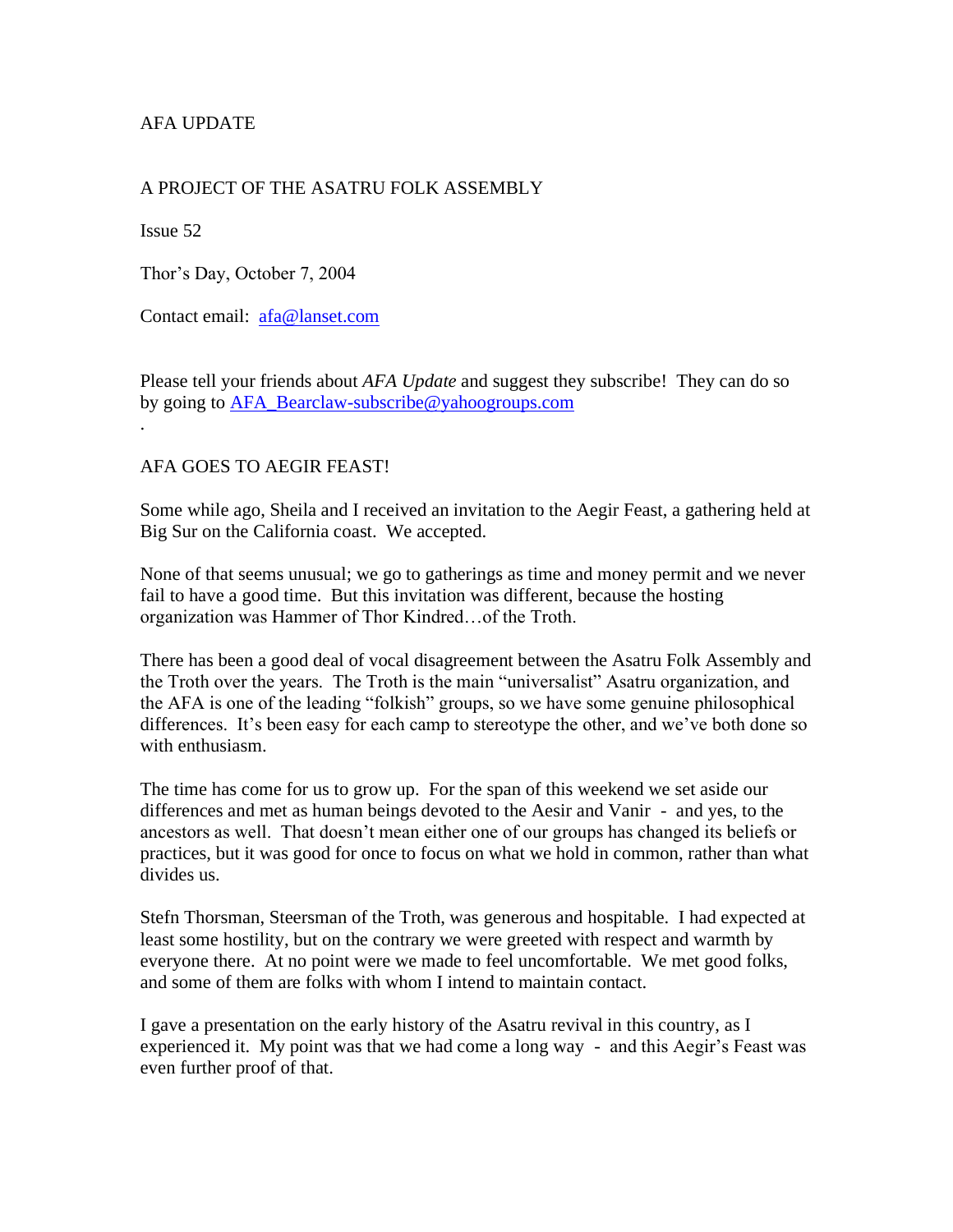The general tone of the event was more Vanic than many AFA gatherings. In fact, there was no blessing to Odin (Blessings to Thor, Freyr, Aegir, and Hella were held during the weekend). Seith was prominent, perhaps due to Diana Paxons's involvement with the group. I missed her seith session, but hope to attend one in the future.

The outcome is this: I am resolute in my interpretation of Asatru. However, I intend to be less critical of other groups, and I extend my hand in friendship to the many good and worthy people to be found in all organizations. We all have our jerks, and we all have our gems.

Our attendance at a Troth event would have been unthinkable even a few years ago. I am convinced this is a positive step for all of us.

# THE LATEST FROM SWEDEN…DISCRIMINATION AGAINST SWEDES!

Imagine a country where saying unkind things about immigrants can earn you a prison sentence…but writing viciously hateful things about the native population (or white males in general) is entirely legal!

Yes, Sweden has traded the furor teutonicus for the self-hatred of the European welfare state. New hate speech laws make impossible to accurately describe the effect of immigration in Sweden, while declaring "open season" on white Swedish males. Who could have thought that the land of the Svea, the last outpost of Germanic religion to succumb to Christianity, would ever surrender to such absurdity?

Sad as it is, the situation gives us a perfect example of how the values of our native religion apply to modern life.

Consider this sentence: "Bunkeflo was one of the last few refuges in Malmo where you could go out and not see Arabs loitering all around you." This sentence, sent in an email to public officials, earned the sender a fine amounting to about twenty percent of his annual income.

Or, "I don't think I am alone in feeling sick when reading about how Swedish girls are raped by immigrant hordes". The cost of these words was two months in prison.

But on the other hand, a tirade about hating white males titled "I Will Never Give Birth to a White Man" does not fall under the law, and is unpunished.

As a follower of Asatru, I believe in fair and just treatment for everyone regardless of race, religion, or anything else. But this double standard, this blatant attack on all things European, is both absurd and infuriating. Fairness and hospitality is a part of the Germanic Way - but so is self-defense, pride, and honor…not to mention the survival of one's people. If the Swedes aren't angry, they ought to be!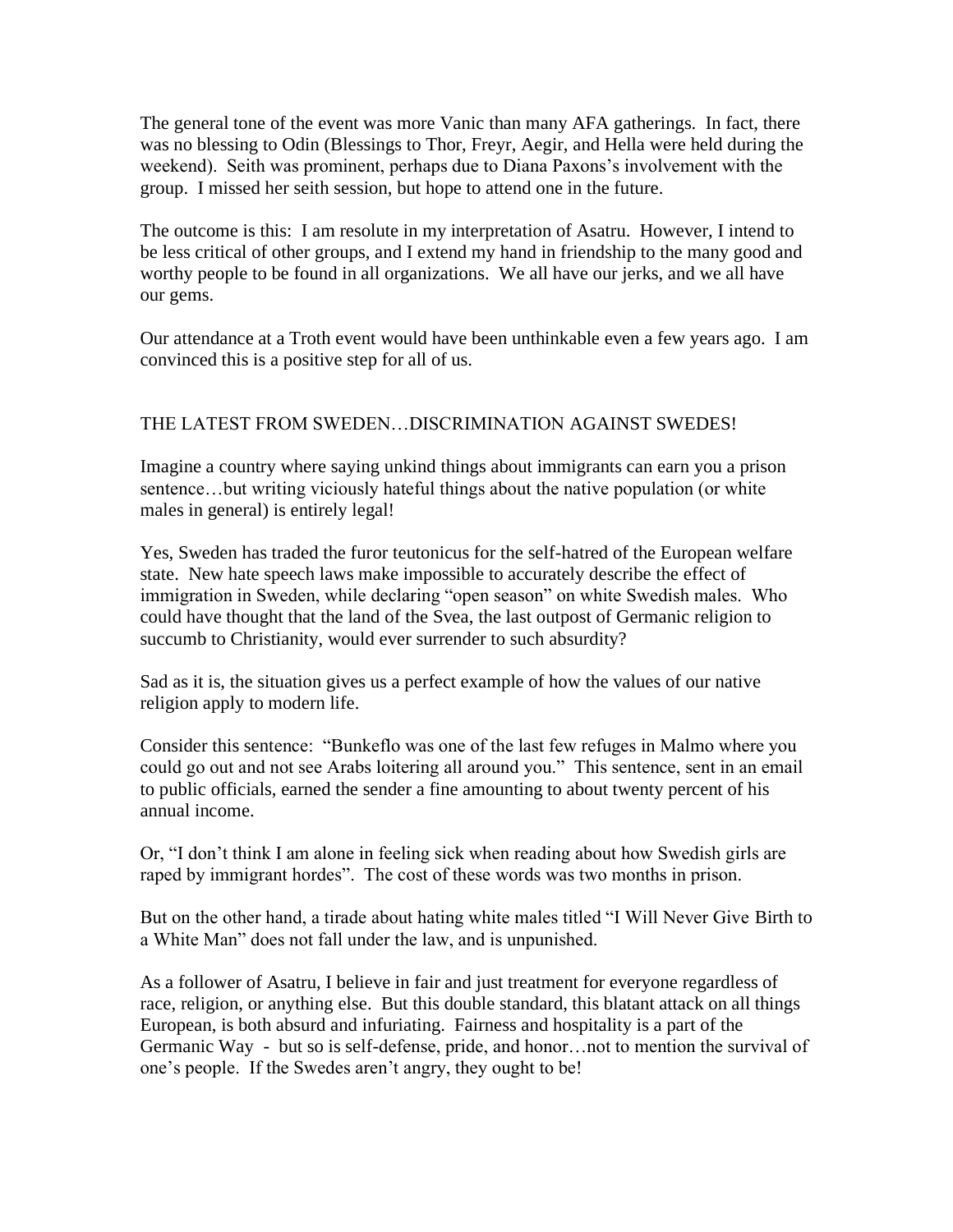The situation in Sweden, though, may get worse before it gets better. At the rate immigrants from the Third World are infiltrating Europe, pressure on the Swedes and their native European cousins from Iceland to the Urals can only increase.

Superficially this is a political matter. But at a more significant level, it is entirely spiritual. We have lost our connection with the ancestral wisdom and with the wellsprings of spiritual life. Only when we find the Way that is ours will we be healthy again, strong enough to reject attacks like the ones described here. Our task, yours and mine, is to lay the groundwork for that spiritual revival.

Information for my comments was gleaned from a recent article at [http://vdare.com/taylor/sweden.htm,](http://vdare.com/taylor/sweden.htm) where you'll find much more of interest.

### ODIN LIVES!

The groundbreaking radio program Odin Lives! is broadcast every Thursday night at 8 PM Eastern Time on a frequency of 7.415 MHz. This broadcast is repeated the next Tuesday morning at 12:15 AM on the same frequency. You can learn more by going to their web site at [http://www.odinlives.org.](http://www.odinlives.org/)

### IMPORTANT DATES

October 8 - Day of Remembrance for Erik the Red. Erik was the stouthearted father of Leif Erikson, and a dedicated follower of Thor. Hot-headed and clever, Erik made his mark on history by organizing the Viking settlement of Greenland. Raise a toast to this rascal, or read from his saga, in honor of his intrepid spirit.

October 9 - Leif Erikson Day. This holiday was first officially proclaimed by President Lyndon Johnson in 1965. Remind your friends of the Norse colonization of North America more than a thousand years ago!

October 16 - Winter Nights. This is the time we honor the Disir, conceived of as the female ancestors of our family lines. The Disir look on from the Otherworld, with loving concern for us, their descendants. Pour them a libation on the chilling autumn earth, and think on the wise and powerful women whose blood flows in your veins.

October 31 - Samhain, the Celtic New Year. The Celts among us will honor the ancestors on this day and celebrate the unity of the clan, which transcends time and space and mortality.

Hail the Holy Ones!